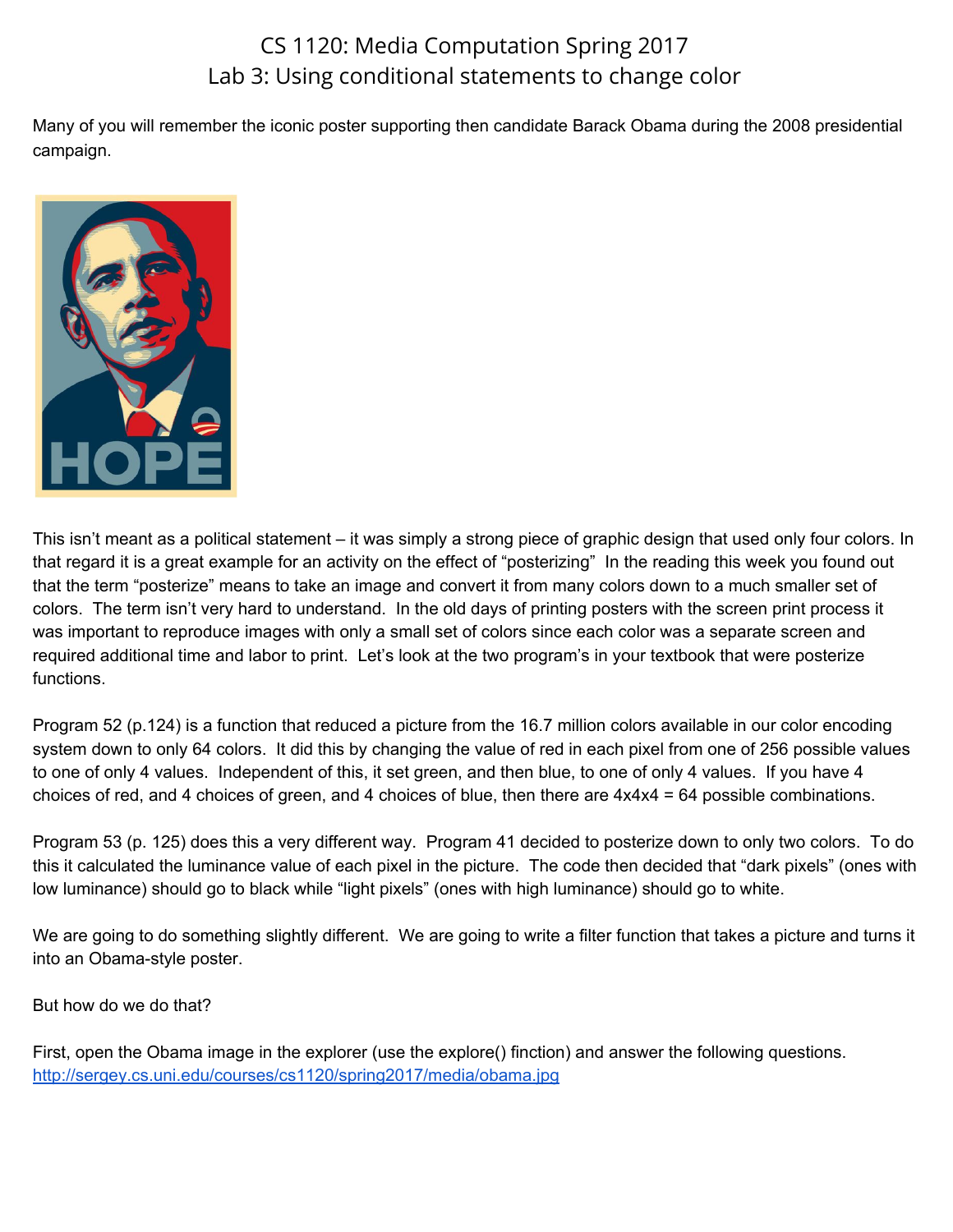- **[Q1]** What are the RGB values of the light blue color?
- **[Q2]** What is the luminance value of the light blue color?
- **[Q3]** What are the RGB values of the dark blue color?
- **[Q4]** What is the luminance value of the dark blue color?
- **[Q5]** What are the RGB values of the tan color?
- **[Q6]** What is the luminance value of the tan color?
- **[Q7]** What are the RGB values of the red color?
- **[Q8]** What is the luminance value of the red color?

**[Q9]** Put those four colors in order from "darkest" to "lightest" by using their luminance values.

Now that you have this information, the code for obamafy() isn't too difficult to write. Notice that when you look at the code from Program 52 and Program 53, that 53 is much closer to what we want to do. I would encourage you to use Program 53 as a guide and write a function called obamafy() that:

- Takes in a picture
- Iterates over each pixel in the picture
- For each pixel, calculates its luminance value
- $\bullet$  Divides the 256 possible luminance values from 0 to 255 into four equal regions.
- Pixels with the darkest luminance values should be set to the darkest of the four Obama poster colors. Pixels with the lightest luminance values should be set to the lightest of the four Obama poster colors. Of course the two middle colors should also be there.

When you write your function, make sure the body of your loop contains only the essential code - i.e., statements that must be executed at each iteration of the loop.